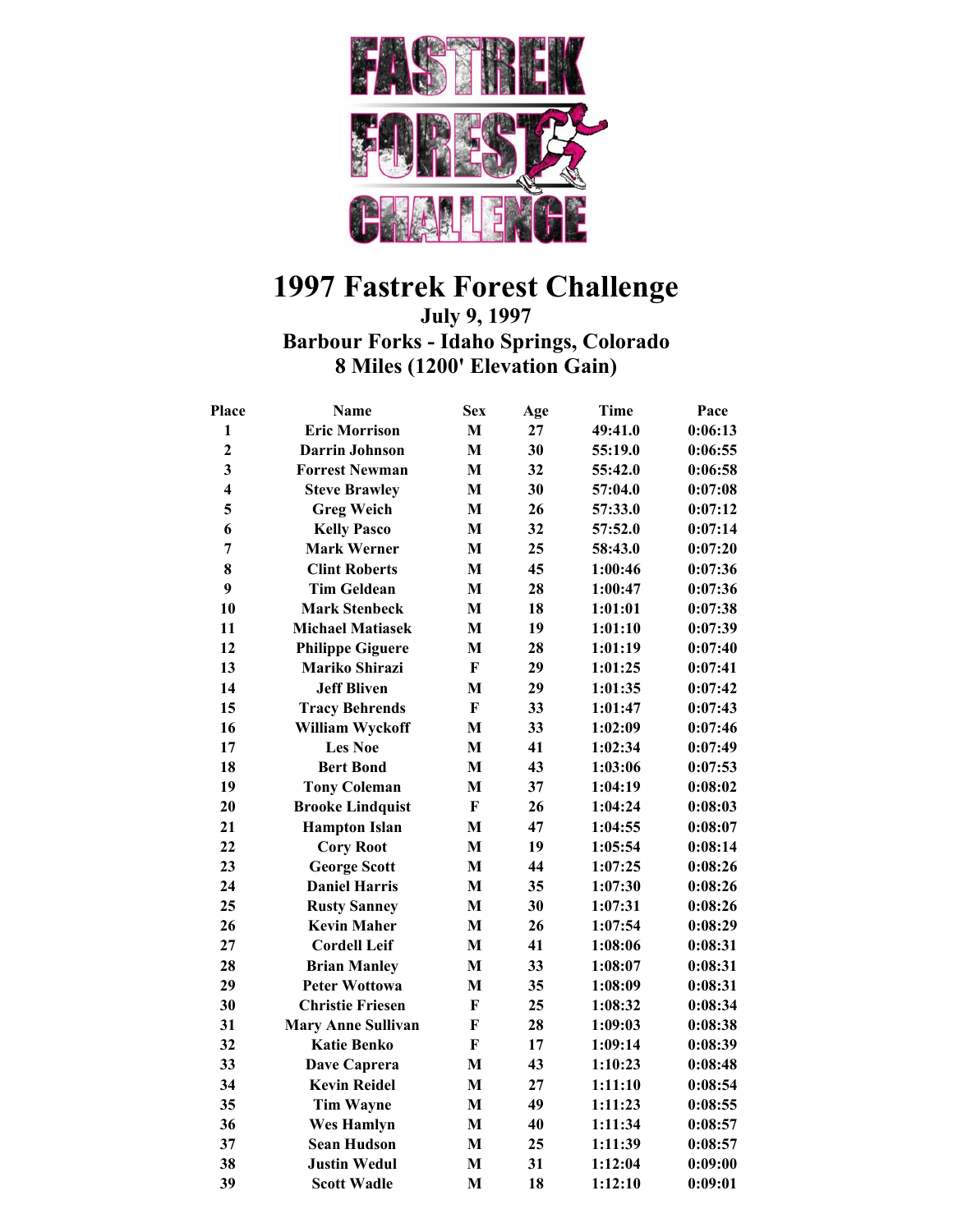| 40 | <b>Larry Benko</b>       | M                         | 47 | 1:12:13 | 0:09:02 |
|----|--------------------------|---------------------------|----|---------|---------|
| 41 | <b>Mike Coleman</b>      | M                         | 44 | 1:12:14 | 0:09:02 |
| 42 | <b>Marilyn Stapleton</b> | F                         | 50 | 1:12:40 | 0:09:05 |
| 43 | <b>Patrick Hernandez</b> | M                         | 48 | 1:12:58 | 0:09:07 |
| 44 | <b>Joe Landry</b>        | M                         | 31 | 1:13:59 | 0:09:15 |
| 45 | <b>Jennifer Rowe</b>     | $\bf F$                   | 30 | 1:14:00 | 0:09:15 |
| 46 | <b>Steve Lehan</b>       | M                         | 28 | 1:14:03 | 0:09:15 |
| 47 | <b>Colin Mitchell</b>    | M                         | 47 | 1:14:45 | 0:09:21 |
| 48 | <b>Walt Esser</b>        | M                         | 58 | 1:14:50 | 0:09:21 |
| 49 | <b>Mark Silas</b>        | M                         | 41 | 1:14:55 | 0:09:22 |
| 50 | <b>Robert Matthews</b>   | M                         | 25 | 1:16:36 | 0:09:34 |
| 51 | <b>Ed Striegel</b>       | M                         | 43 | 1:16:57 | 0:09:37 |
| 52 | <b>Mario Delavega</b>    | M                         | 25 | 1:17:03 | 0:09:38 |
| 53 | <b>Bob Greene</b>        | M                         | 62 | 1:17:09 | 0:09:39 |
| 54 | <b>Kim Grant</b>         | $\bf F$                   | 37 | 1:17:16 | 0:09:39 |
| 55 | <b>Tim Stegner</b>       | M                         | 28 | 1:17:26 | 0:09:41 |
| 56 | <b>Federico Grateb</b>   | M                         | 35 | 1:18:13 | 0:09:47 |
| 57 | Daniela Grayeb           | $\bf F$                   | 32 | 1:18:21 | 0:09:48 |
| 58 | <b>Bill Kelly</b>        | M                         | 34 | 1:18:29 | 0:09:49 |
| 59 | <b>Eckart Lemberg</b>    | M                         | 69 | 1:18:35 | 0:09:49 |
| 60 | <b>Richard Anfinson</b>  | M                         | 46 | 1:19:02 | 0:09:53 |
| 61 | <b>Bryan Barrett</b>     | M                         | 28 |         | 0:09:53 |
| 62 | <b>Mark Nilsson</b>      |                           | 37 | 1:19:02 | 0:10:01 |
| 63 |                          | M                         |    | 1:20:08 |         |
|    | <b>Kirke Adamson</b>     | M                         | 30 | 1:20:09 | 0:10:01 |
| 64 | <b>Joe Conti</b>         | M                         | 45 | 1:20:24 | 0:10:03 |
| 65 | Carla Fredrick           | $\bf F$                   | 19 | 1:20:31 | 0:10:04 |
| 66 | <b>Lisa Paige</b>        | F                         | 39 | 1:21:02 | 0:10:08 |
| 67 | <b>Chris Fredrick</b>    | F                         | 28 | 1:21:28 | 0:10:11 |
| 68 | <b>Ellen Kennard</b>     | F                         | 36 | 1:22:24 | 0:10:18 |
| 69 | <b>Banni Redhair</b>     | F                         | 27 | 1:22:48 | 0:10:21 |
| 70 | <b>John Werner</b>       | M                         | 55 | 1:23:04 | 0:10:23 |
| 71 | <b>Scott Taylor</b>      | M                         | 39 | 1:23:50 | 0:10:29 |
| 72 | <b>Bill Moyle</b>        | М                         | 58 | 1:24:28 | 0:10:33 |
| 73 | <b>Angela McCormick</b>  | $\bf F$                   | 38 | 1:24:28 | 0:10:33 |
| 74 | <b>Carolyn Taylor</b>    | $\boldsymbol{\mathrm{F}}$ | 44 | 1:24:44 | 0:10:35 |
| 75 | <b>Paul Bristow</b>      | M                         | 43 | 1:24:45 | 0:10:36 |
| 76 | <b>Ed Greene</b>         | M                         | 47 | 1:24:49 | 0:10:36 |
| 77 | <b>Gayla Lindquist</b>   | F                         | 53 | 1:25:15 | 0:10:39 |
| 78 | <b>Stan Hren</b>         | M                         | 55 | 1:26:27 | 0:10:48 |
| 79 | <b>Dave Elmendorf</b>    | M                         | 46 | 1:26:28 | 0:10:48 |
| 80 | <b>Anne Hardwick</b>     | F                         | 23 | 1:27:25 | 0:10:56 |
| 81 | <b>Emy Pollock</b>       | F                         | 30 | 1:27:32 | 0:10:56 |
| 82 | <b>Roger Rybicka</b>     | M                         | 49 | 1:28:02 | 0:11:00 |
| 83 | <b>Linda Vontilborg</b>  | $\mathbf F$               | 47 | 1:30:37 | 0:11:20 |
| 84 | <b>Lee Campbell</b>      | М                         | 56 | 1:30:42 | 0:11:20 |
| 85 | Lauri Lehan              | F                         | 30 | 1:31:33 | 0:11:27 |
| 86 | <b>Connie Martinez</b>   | F                         | 57 | 1:31:38 | 0:11:27 |
| 87 | <b>George Green</b>      | M                         | 52 | 1:32:41 | 0:11:35 |
| 88 | <b>Deborah Stegner</b>   | F                         | 25 | 1:33:44 | 0:11:43 |
| 89 | <b>Margaret Halsey</b>   | F                         | 46 | 1:34:06 | 0:11:46 |
| 90 | <b>Don Hayes</b>         | M                         | 65 | 1:34:25 | 0:11:48 |
| 91 | <b>Bill Dorrance</b>     | M                         | 51 | 1:35:17 | 0:11:55 |
| 92 | <b>Dee Friesen</b>       | M                         | 53 | 1:35:17 | 0:11:55 |
| 93 | <b>Bill Hoberecht</b>    | M                         | 40 | 1:35:17 | 0:11:55 |
| 94 | Vici Dehaan              | $\mathbf F$               | 62 | 1:35:49 | 0:11:59 |
| 95 | <b>Don Buckalew</b>      | M                         | 60 | 1:37:51 | 0:12:14 |
| 96 | <b>Eileen Hargrave</b>   | F                         | 36 | 1:38:58 | 0:12:22 |
| 97 | <b>Matt Westkott</b>     | M                         | 25 | 1:39:42 | 0:12:28 |